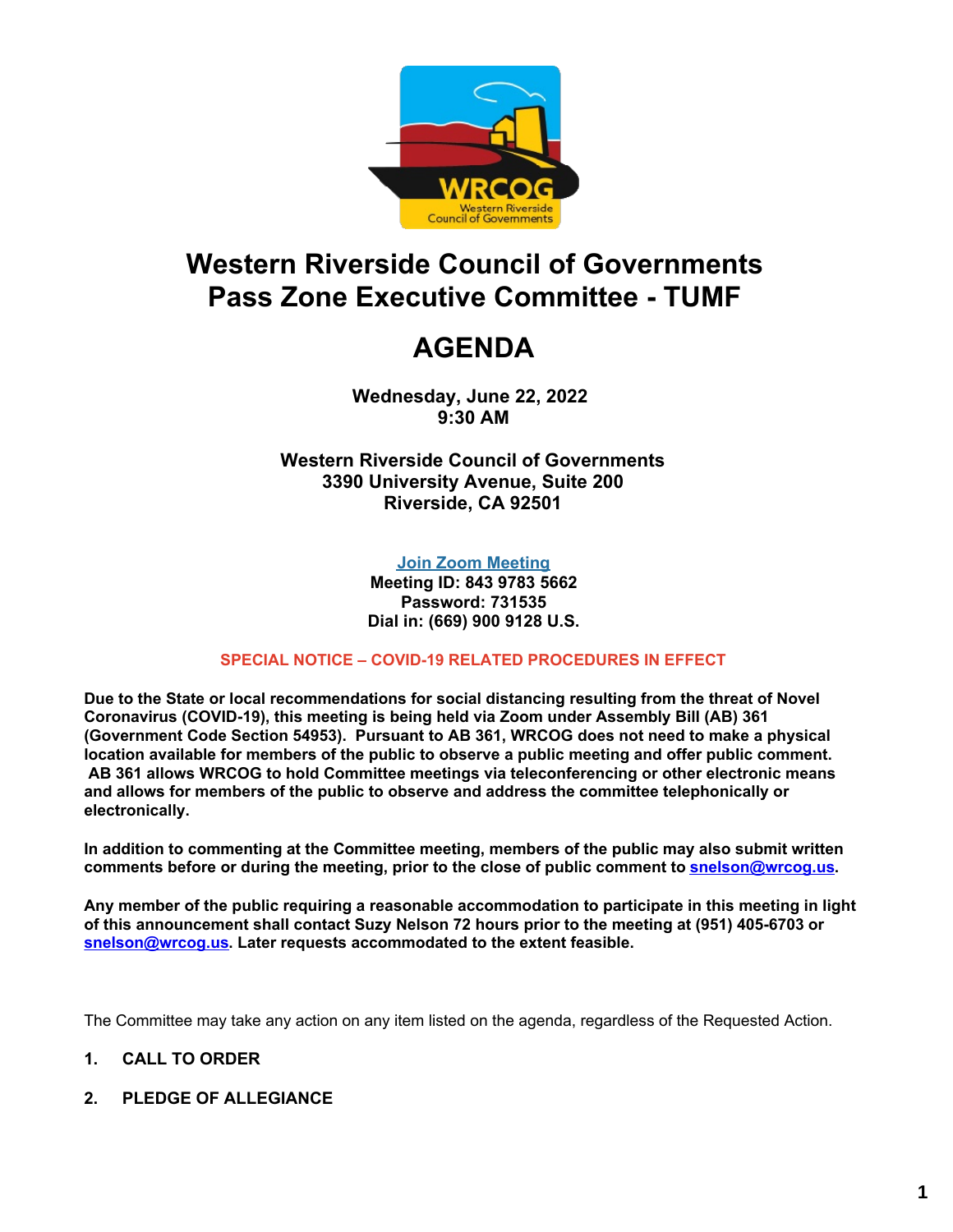#### **3. ROLL CALL**

#### **4. PUBLIC COMMENTS**

At this time members of the public can address the Committee regarding any items within the subject matter jurisdiction of the Committee that are not separately listed on this agenda. Members of the public will have an opportunity to speak on agendized items at the time the item is called for discussion. No action may be taken on items not listed on the agenda unless authorized by law. Whenever possible, lengthy testimony should be presented to the Committee in writing and only pertinent points presented orally.

#### **5. CONSENT CALENDAR**

All items listed under the Consent Calendar are considered to be routine and may be enacted by one motion. Prior to the motion to consider any action by the Committee, any public comments on any of the Consent Items will be heard. There will be no separate action unless members of the Committee request specific items be removed from the Consent Calendar.

#### **A. Summary Minutes from the July 29, 2021, Pass Zone Executive Committee meeting**

**Requested Action(s):** 1. Approve the Summary Minutes from the July 29, 2021, Pass Zone Executive Committee meeting.

#### **6. REPORTS / DISCUSSION**

Members of the public will have an opportunity to speak on agendized items at the time the item is called for discussion.

#### **A. Review and Approval of the 2022 Pass Zone 5-Year Transportation Improvement Program**

**Requested Action(s):** 1. Recommend that the WRCOG Executive Committee approve the 2022 Pass Zone 5-Year Transportation Improvement Program.

#### **7. NEXT MEETING**

The next Pass Zone Committee meeting is not yet scheduled.

#### **8. ADJOURNMENT**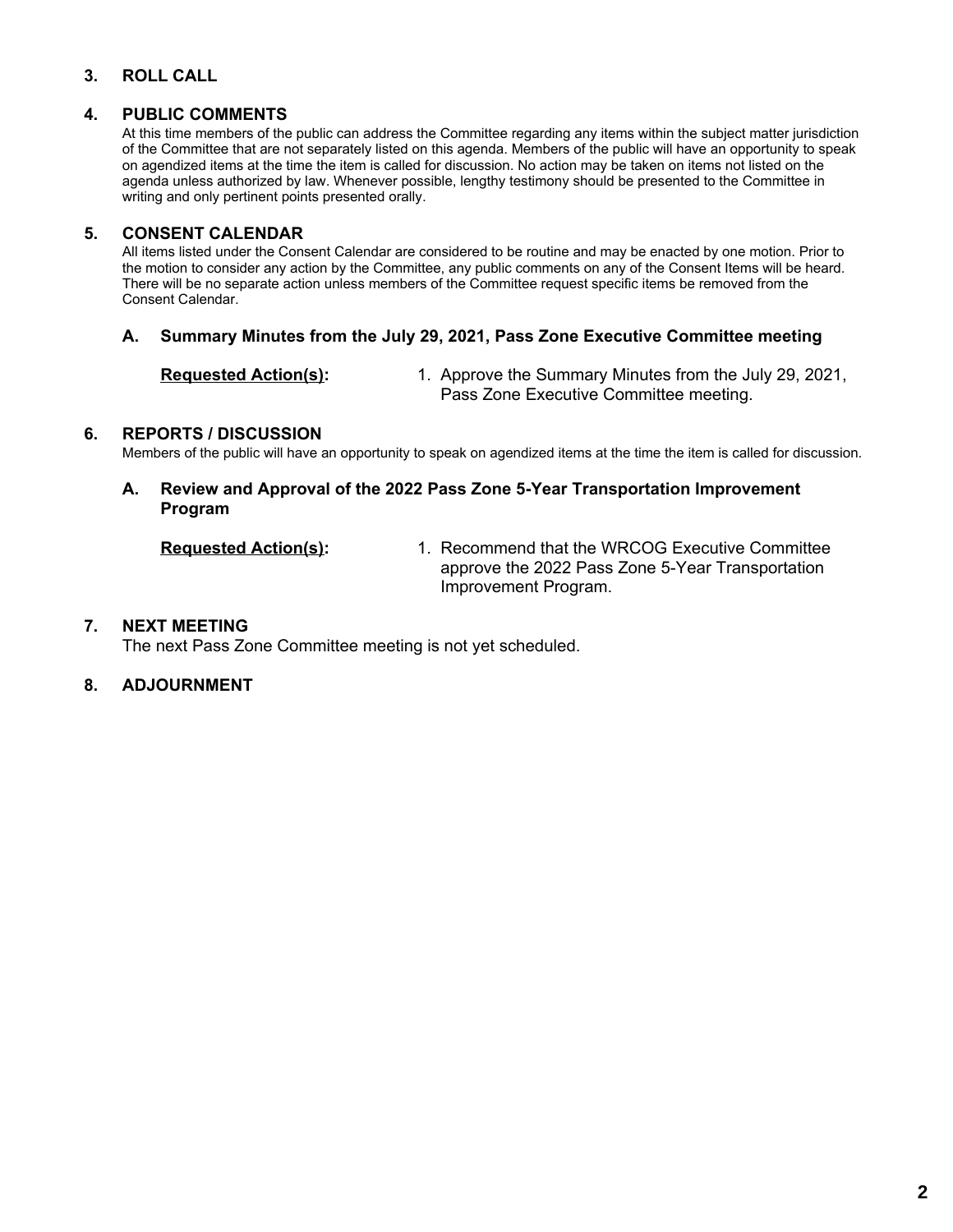# **Pass Zone Executive Committee - TUMF**

### **Minutes**

#### **1. CALL TO ORDER**

The meeting of the Pass Zone Executive Committee was called to order by at 1:03 p.m. on July 29, 2021, on on the Zoom platform.

#### **2. INTRODUCTION**

- City of Banning David Happe
- City of Beaumont Mike Lara
- City of Calimesa Wendy Hewitt
- County of Riverside (District 5) Jeff Hewitt

#### **3. PUBLIC COMMENTS**

There were no public comments.

#### **4. Review Draft 2021 Pass Zone 5-Year Transportation Improvement Program (TIP)**

Cameron Brown, WRCOG Director of Transportation & Planning, presented on the TIP process and highlighted the TIP projects for the Pass Zone, the funding forecasts, and the available revenue in the Zone. Mr. Brown also highlighted the major projects on the TIP including the I-10 / Highland Springs Interchange, SR-60 / Potrero Blvd Interchange, and I-10 / Singleton Interchange.

#### **Action:**

1. Recommended that the WRCOG Executive Committee approve the 2021 5-Year Pass Zone Transportation Improvement Program.

(District 5 / Beaumont) 4 yes; 0 no; 0 abstention. Item 4 was approved.

#### **5. ITEMS FOR FUTURE AGENDAS**

There were no items for future agendas.

#### **6. GENERAL ANNOUNCEMENTS**

There were no general announcements.

#### **7. NEXT MEETING**

The next Pass Zone Committee meeting was not scheduled at this time.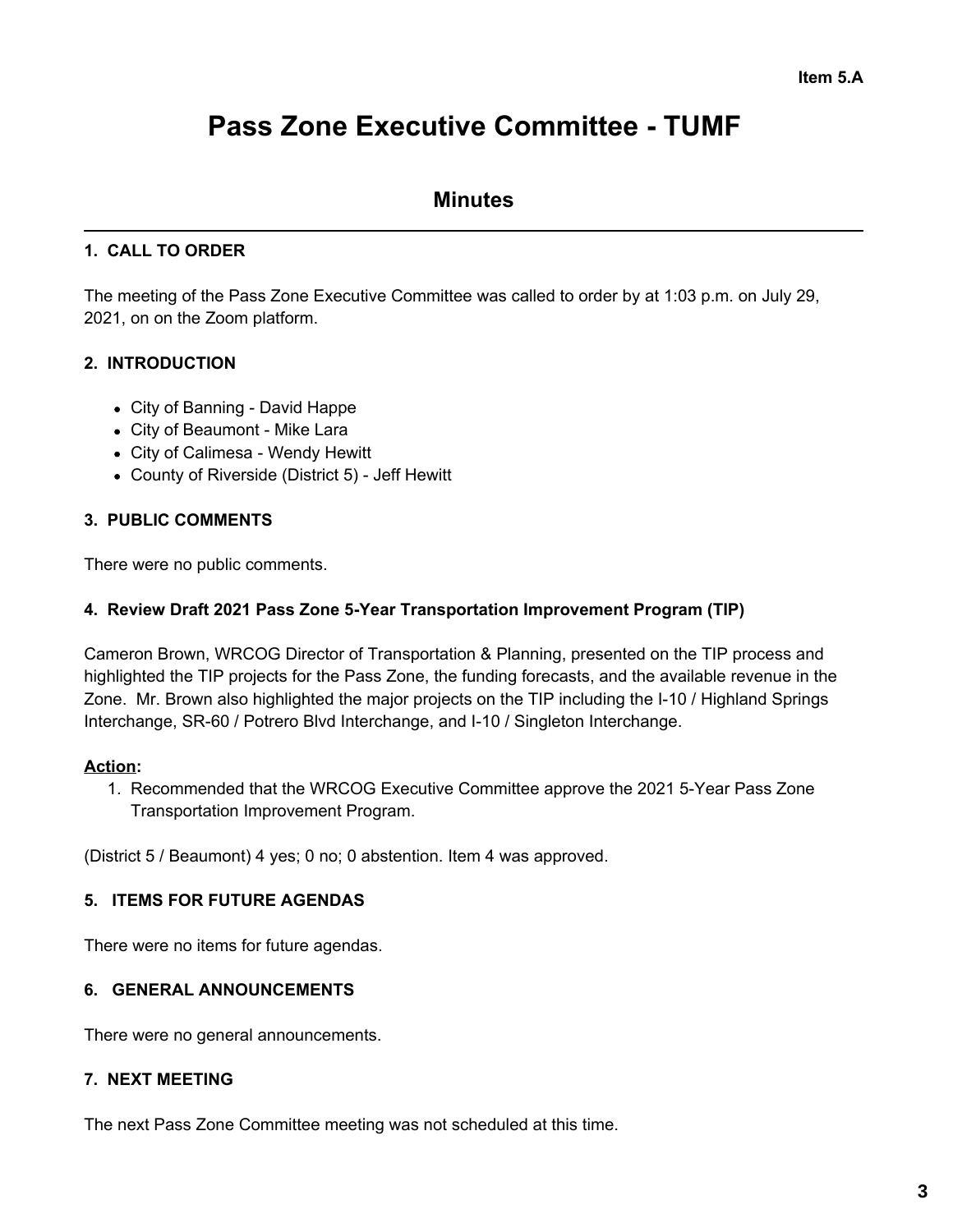## **8. ADJOURNMENT**

The meeting adjourned at 1:30 p.m.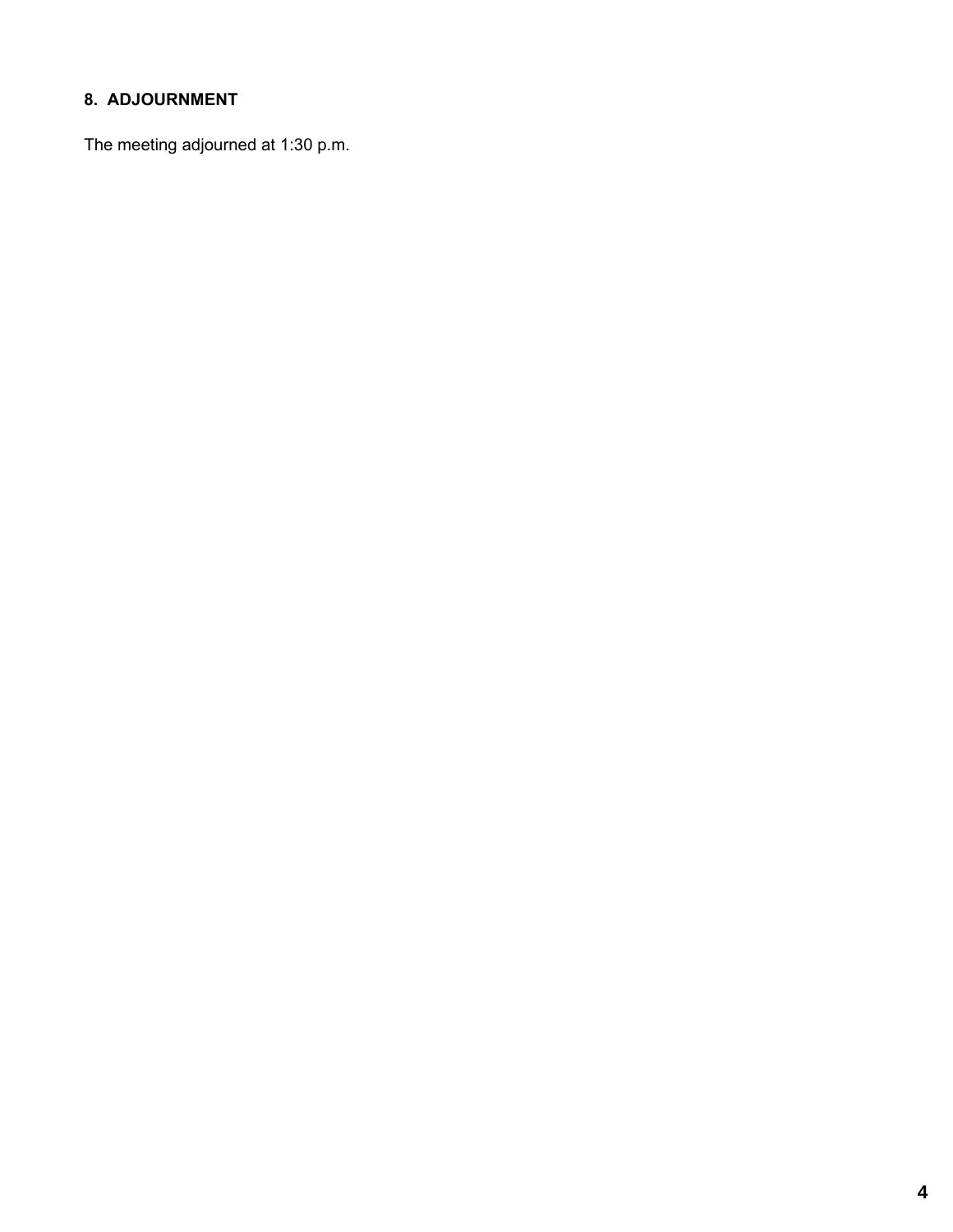

# **Western Riverside Council of Governments Pass Zone Executive Committee - TUMF**

## **Staff Report**

| Subject:        | Review and Approval of the 2022 Pass Zone 5-Year Transportation Improvement       |
|-----------------|-----------------------------------------------------------------------------------|
| <b>Contact:</b> | <b>Program</b><br>Cameron Brown, Program Manager, cbrown@wrcog.us, (951) 405-6712 |
| Date:           | <b>June 22, 2022</b>                                                              |

#### **Requested Action(s):**

1. Recommend that the WRCOG Executive Committee approve the 2022 Pass Zone 5-Year Transportation Improvement Program.

#### **Purpose:**

The purpose of this item is to request approval of the draft 2022 Pass Zone 5-Year Transportation Improvement Program.

#### **WRCOG 2022-2027 Strategic Plan Goal:**

Goal #5 - Develop projects and programs that improve infrastructure and sustainable development in our subregion.

#### **Background:**

*Transportation Uniform Mitigation Fee (TUMF) funds are programmed through a collaborative exercise involving each of WRCOG's TUMF member agencies. The WRCOG subregion is divided into TUMF Zones, which allows member jurisdictions to coordinate with neighboring ones to discuss project allocations. The Pass Zone is represented by Executive Committee members from the Cities of Banning, Beaumont, Calimesa, and the County of Riverside (District 5).*

Staff and elected officials representing each jurisdiction within the Pass Zone meet regularly to discuss funding allocations for individual projects; for this 2022 TIP, the meeting was held on April 13, 2022. WRCOG staff worked with local agency staff to approve a draft version of the Pass Zone 5-Year TIP (Attachment 1). This document is now being presented to the Pass Zone Executive Committee with a recommendation for the Executive Committee to approve the final TIP.

#### **Prior Action(s):**

**April 13, 2022:** The Pass Zone TAC recommended that the Pass Zone Executive Committee approve the 2022 Pass Zone 5-year TIP.

#### **Fiscal Impact:**

Transportation Department activities are included in the Agency's adopted Fiscal Year 2022/2023 Budget under the Transportation Department.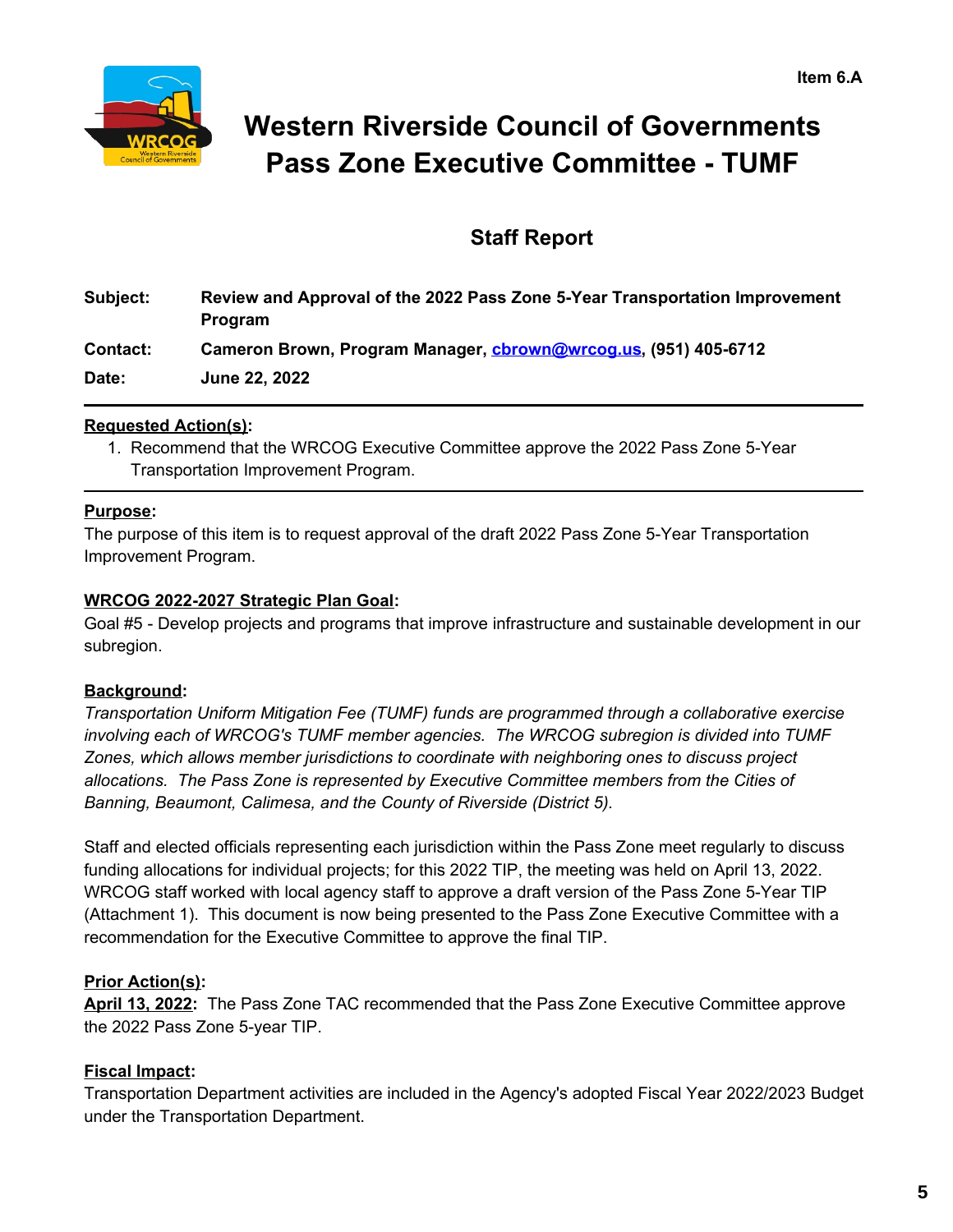## **Attachment(s):**

[Attachment](https://legistarweb-production.s3.amazonaws.com/uploads/attachment/pdf/1426759/2022_Pass_Zone_5-Year_TIP-May2022_DRAFT.pdf) 1 - 2022 Pass Zone 5-Year TIP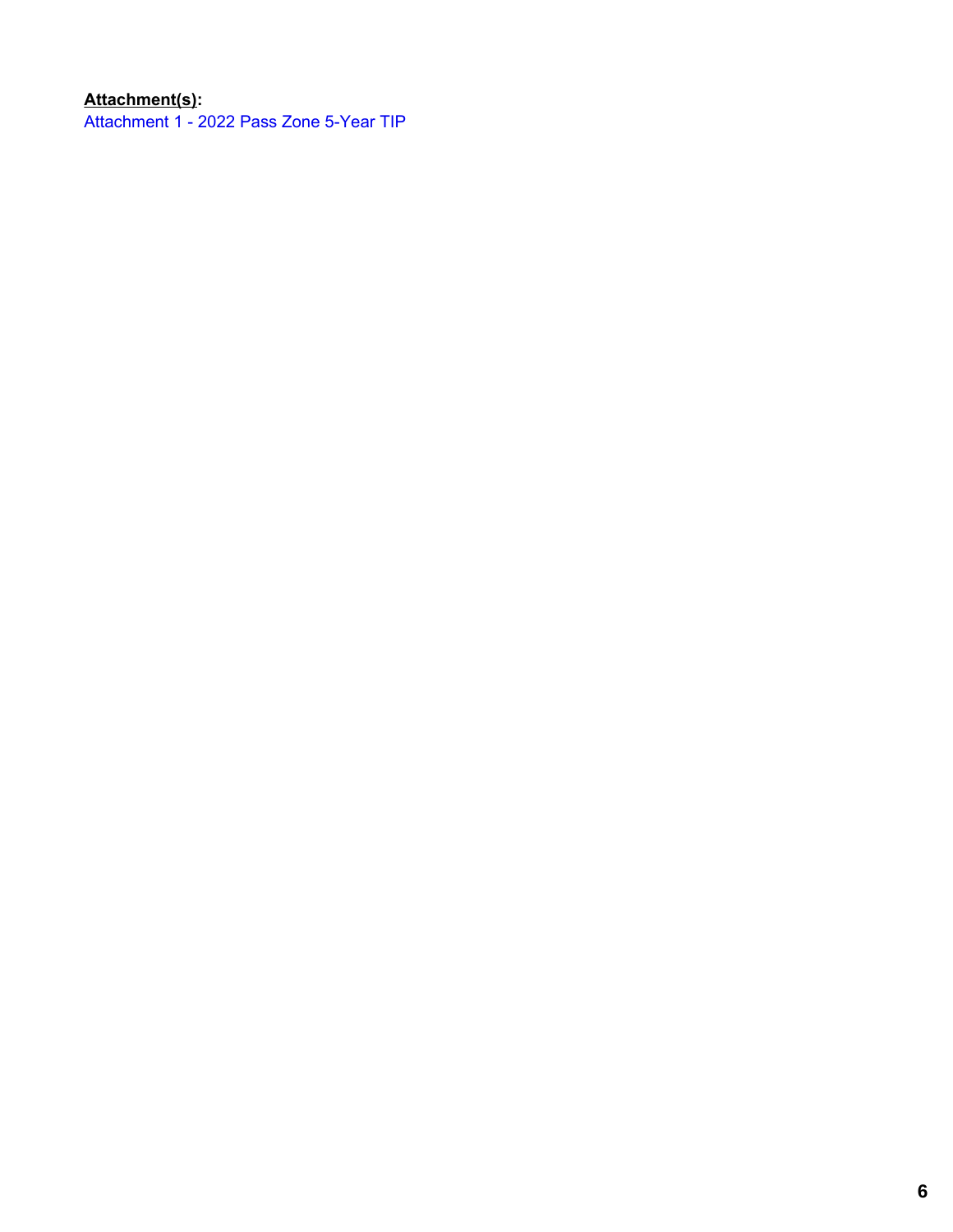

#### *2022 Pass Zone 5-Year Transportation Improvement Program*

|                                       | <b>Fiscal Year</b>                                           |                   |                    | FY22-23           |                      | FY23-24        | FY24-25                                 |                             | FY25-26                                          |                      | FY26-27       |                          | <b>Current</b><br>Programmed<br><b>Phase Balance</b> |                      | <b>Total Phase</b><br>Payments/<br><b>Expenditures</b> | Original<br>Programmed<br><b>Phase Cost</b> |         | Reimbursement<br><b>Agreement</b><br><b>Values</b> | Max Share<br>(2019) |
|---------------------------------------|--------------------------------------------------------------|-------------------|--------------------|-------------------|----------------------|----------------|-----------------------------------------|-----------------------------|--------------------------------------------------|----------------------|---------------|--------------------------|------------------------------------------------------|----------------------|--------------------------------------------------------|---------------------------------------------|---------|----------------------------------------------------|---------------------|
|                                       | <b>Forecast Revenues</b>                                     |                   |                    | \$2,000,000       | \$                   | $2,020,000$ \$ | 2,040,200                               | \$                          | 2,060,602 \$                                     |                      | 2,081,208     | - \$                     | 17,955,283                                           | \$                   |                                                        | $(644, 717)$ \$ 18,600,000                  |         |                                                    |                     |
|                                       | Carryover Revenues (As of 4/4/22)                            |                   | $\mathbf{s}$       | 8,677,480 \$      |                      | $1,722,197$ \$ |                                         |                             | $(257,803)$ \$ $(4,217,603)$ \$                  |                      | (3, 157, 001) |                          |                                                      |                      |                                                        |                                             |         |                                                    |                     |
|                                       | <b>Available Revenues</b>                                    |                   |                    | $$ 10,677,480$ \$ |                      |                |                                         |                             | 3,742,197 \$ 1,782,397 \$ (2,157,001) \$         |                      | (1,075,793)   |                          |                                                      |                      |                                                        |                                             |         |                                                    |                     |
| <b>Programmed/Expenditures</b>        |                                                              | Phase**           |                    |                   |                      |                |                                         |                             |                                                  |                      |               |                          |                                                      |                      |                                                        |                                             |         |                                                    |                     |
| <b>Cities of Banning and Beaumont</b> |                                                              |                   |                    |                   |                      |                |                                         |                             |                                                  |                      |               |                          |                                                      |                      |                                                        |                                             |         |                                                    |                     |
|                                       |                                                              | PA&ED             | \$                 | 1,500,000         | \$                   | 1,000,000      | 500,000                                 | $\sqrt[6]{3}$               |                                                  |                      |               |                          | 3,000,000                                            | \$                   | (500,000)                                              | \$3,500,000                                 | \$      | 500,000                                            |                     |
| 17-PS-BAN-1191                        | Highland Springs Avenue Interchange                          | PSE               | \$                 |                   | £.                   |                | \$                                      | $\sqrt[6]{3}$               |                                                  | \$                   |               | -\$                      |                                                      | \$                   |                                                        | \$                                          | \$      | 1,500,000                                          | \$17,897,000        |
|                                       |                                                              | <b>ROW</b><br>CON | \$<br>\$           |                   | \$<br>$\mathfrak{g}$ |                | $\mathfrak{S}$<br>$\mathfrak{s}$        | $\sqrt{2}$<br>$\mathsf{\$}$ |                                                  | \$<br>$\mathfrak{s}$ |               | $\sqrt{3}$               |                                                      | \$<br>$\mathfrak{L}$ | $\overline{\phantom{a}}$                               | \$<br>\$                                    |         |                                                    |                     |
| <b>City of Banning</b>                |                                                              |                   |                    |                   |                      |                |                                         |                             |                                                  |                      |               |                          |                                                      |                      |                                                        |                                             |         |                                                    |                     |
|                                       |                                                              | PA&ED             | \$                 | 355,878 \$        |                      |                | $\mathcal{S}$                           | \$                          |                                                  | \$                   |               | l \$                     | 355,878 \$ (144,122) \$                              |                      |                                                        | 500,000                                     | \$      | 500,000                                            |                     |
|                                       | Sun Lakes Blvd Extension (Highland                           | <b>PSE</b>        | \$                 | 499,405 \$        |                      |                |                                         |                             |                                                  |                      |               | l \$                     | 499,405 \$                                           |                      | $(595)$ \$                                             | 500,000                                     | \$      | 500,000                                            |                     |
| 06-PS-BAN-1206                        | Homes to Sunset)                                             | <b>ROW</b>        | \$                 |                   |                      |                | \$                                      | \$                          |                                                  |                      |               | $\sqrt{3}$               | $-$ \$                                               |                      | $\sim$                                                 | \$                                          |         |                                                    | \$14,679,000        |
|                                       |                                                              | CON               | \$                 |                   |                      |                | \$                                      |                             |                                                  |                      |               | -\$                      | $-$ \$                                               |                      | $-$ \$                                                 |                                             |         |                                                    |                     |
| 21-PS-BAN-XXXX                        | Hargrave Grade Separation                                    | <b>PAED</b>       | \$                 | $250,000$ \$      |                      | 500,000 \$     | 250,000                                 |                             |                                                  | -\$                  |               | l \$                     | 1,000,000 \$                                         |                      |                                                        | $-$ \$ 1,000,000                            |         | No RA                                              | \$18,490,000        |
| <b>City of Beaumont</b>               |                                                              |                   |                    |                   |                      |                |                                         |                             |                                                  |                      |               |                          |                                                      |                      |                                                        |                                             |         |                                                    |                     |
|                                       |                                                              | PA&ED             | \$                 |                   | -\$                  |                | \$                                      |                             |                                                  |                      |               | l \$                     | $-$ \$                                               |                      | $-$ \$                                                 |                                             |         |                                                    |                     |
| 19-PS-BEA-1204                        | Potrero Boulevard Interchange (Phase II)                     | <b>PSE</b>        | \$                 | 250,000 \$        |                      |                |                                         | $\frac{1}{2}$               |                                                  | Ŝ.                   |               | $\mathbf{s}$             | 250,000 \$                                           |                      | $\sim$                                                 | \$<br>250,000                               |         | No RA (On<br><b>June 2022 EC</b>                   | \$25,123,000        |
|                                       |                                                              | <b>ROW</b>        | \$                 |                   |                      |                |                                         |                             |                                                  |                      |               | l \$                     |                                                      | - \$                 |                                                        | \$                                          | Agenda) |                                                    |                     |
|                                       |                                                              | CON               | \$                 | 1,500,000         |                      |                | $\frac{1}{3}$ 1,500,000 \\$ 3,250,000   | \$                          |                                                  |                      |               | -\$                      | 6,250,000 \$                                         |                      |                                                        | \$6,250,000                                 |         |                                                    |                     |
| <b>City of Calimesa</b>               |                                                              |                   |                    |                   |                      |                |                                         |                             |                                                  |                      |               |                          |                                                      |                      |                                                        |                                             |         |                                                    |                     |
|                                       |                                                              | PA&ED             | \$                 | 500,000           | \$                   | 1,000,000      | \$1,000,000                             | <b>\$</b>                   |                                                  | - \$                 |               | l \$                     | 2,500,000 \$                                         |                      |                                                        | \$2,500,000                                 |         |                                                    |                     |
| 19-PS-CAL-1205                        | County Line Road Interchange (shared cost                    | <b>PSE</b>        | \$                 |                   |                      |                | \$1,000,000                             |                             | \$1,000,000                                      | <b>S</b>             |               | l \$                     | 2,000,000 \$                                         |                      |                                                        | \$2,000,000                                 |         | Draft RA                                           | \$18,556,000        |
|                                       | with City of Yucaipa)                                        | <b>ROW</b>        | \$                 |                   |                      |                | \$                                      | \$                          |                                                  |                      |               | - \$                     |                                                      | - \$                 | $\ddot{\phantom{a}}$                                   | \$                                          |         |                                                    |                     |
|                                       |                                                              | CON               | $\mathbf{\hat{s}}$ |                   |                      |                | \$                                      | \$                          |                                                  | £                    |               | - \$                     | $-$ \$                                               |                      | $\sim$                                                 | \$                                          |         |                                                    |                     |
|                                       |                                                              | PA&ED             | \$                 |                   |                      |                | \$                                      | \$                          |                                                  | .¢                   |               | l \$                     | $-$ \$<br>$-$ \$                                     |                      |                                                        |                                             |         |                                                    |                     |
| 16-PS-CAL-1189                        | Cherry Valley Boulevard Interchange                          | <b>PSE</b>        | \$                 | 2,100,000         | -96                  |                | \$                                      | \$                          |                                                  |                      |               | \$                       | 2,100,000 \$                                         |                      |                                                        | $-$ \$ 2,100,000                            |         | Draft RA                                           | \$36,617,000        |
|                                       | (portion of cost under credit agreement)<br><b>ROW</b><br>\$ |                   |                    | \$                | \$                   |                | S                                       |                             | - \$                                             |                      | \$            | $\overline{\phantom{a}}$ | \$                                                   |                      |                                                        |                                             |         |                                                    |                     |
|                                       |                                                              | CON               | \$                 |                   |                      |                | \$                                      | \$                          |                                                  | £                    |               |                          | $-$ \$                                               |                      | $-$ \$                                                 |                                             |         |                                                    |                     |
|                                       |                                                              | PA&ED             | $\mathbf{\hat{s}}$ |                   |                      |                | \$                                      | \$                          |                                                  | $\mathcal{S}$        |               | l \$                     | $-$ \$                                               |                      | $-$ \$                                                 |                                             |         |                                                    |                     |
| 20-PS-CAL-1208                        | Singleton Rd/I-10 Interchange (portion of                    | <b>PSE</b>        | \$                 |                   |                      |                | \$                                      | \$                          |                                                  |                      |               | -9                       | $-$ \$                                               |                      | $\overline{\phantom{a}}$                               | -\$                                         |         |                                                    | \$38,423,000        |
|                                       | costs under credit agreement)                                | <b>ROW</b>        | \$                 |                   |                      |                | \$                                      | \$                          |                                                  | £                    |               | l \$                     |                                                      | \$                   |                                                        | \$                                          |         |                                                    |                     |
|                                       |                                                              | CON               | \$                 | 2,000,000         | l \$                 |                |                                         |                             |                                                  |                      |               |                          | $\sim$                                               | - \$                 |                                                        | \$                                          | \$      | 2,000,000                                          |                     |
|                                       | <b>Total Programmed Capital Expenditures</b>                 |                   | $\mathbf{\hat{x}}$ | 8,955,283         | - \$                 | 4,000,000      | $\boldsymbol{\mathcal{S}}$<br>6,000,000 | $\boldsymbol{s}$            | 1,000,000                                        | $\mathbf{s}$         | $-5$          |                          | 17,955,283                                           |                      |                                                        | \$18,600,000                                |         |                                                    |                     |
|                                       | <b>Total Programmed Carryover Balance*</b>                   |                   | <b>S</b>           | 1,722,197         | - \$                 |                |                                         |                             | $(257,803)$ \$ $(4,217,603)$ \$ $(3,157,001)$ \$ |                      | (1,075,793)   |                          |                                                      |                      |                                                        |                                             |         |                                                    |                     |